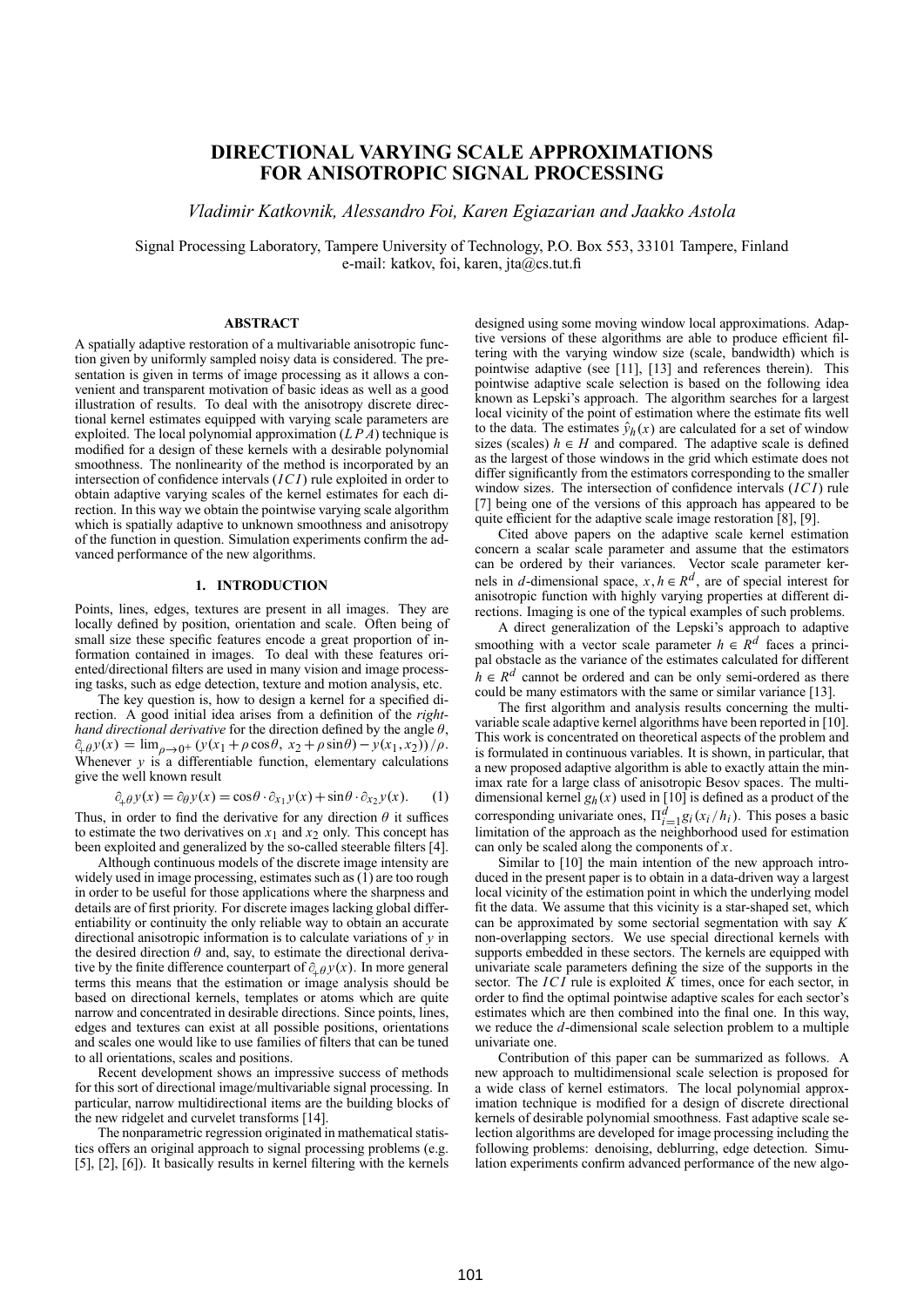rithms. Overall these results can be considered as a further development of the algorithms studied in [8], [9].

## **2. MOTIVATION AND IDEA**

Introduce a covering of the unit sphere  $\partial B^d = \{x \in R^d : ||x|| = 1\}$ with a finite family  $\{D_{\theta_i}\}_{i=1,\dots,K}$  of non-overlapping contractible bodies (in the sphere topology)  $D_{\theta_i} \subset \partial B^d$  whose baricenters have spherical angular components  $\theta_i$ . For any given  $h \in R^+$ ,  $S_{\theta_i}^h$  $\bigcup_{0 \le a \le h} aD_{\theta_i}$  are then the corresponding positive cones constitut-<br>  $\bigcup_{0 \le a \le h} aD_{\theta_i}$  are then the corresponding positive cones constituting an alike covering of the ball  $h B^d = \{x \in R^d : ||x|| \le h\}$  with angular sectors having their vertex in the origin and oriented as  $\theta_i$ . Let  $g_{h,\theta_i}$  be a compactly supported kernel such that  $\text{supp} g_{h,\theta_i} = S_{\theta_i}^h$ for all values of the scalar scale parameter *h*. Then, the introduced directional estimator has the following generic form

$$
\hat{y}(x) = \sum_{i} \lambda(\theta_i) \hat{y}_{h, \theta_i}(x), \quad \hat{y}_{h, \theta_i}(x) = (g_{h, \theta_i} \otimes z)(x), \quad (2)
$$

where  $\lambda(\theta_i) \ge 0$ ,  $\sum_i \lambda(\theta_i) = 1$ , and the directional kernel  $g_{h,\theta_i}(x)$ satisfies vanishing moment conditions

$$
(g_{h,\theta_i} \otimes 1)(0) = 1
$$
,  $(g_{h,\theta_i} \otimes x^t)(0) = 0$ ,  $0 \le t \le m$ ,  $|t| \ne 0$ .

Here and in what follows a compact multi-index notation is used. A multi-index *t* is a *d*-tuple *t* of nonnegative integers  $t_j$ ,  $j = 1, ..., d$ ,  $t = (t_1, ..., t_d)$ , where  $t_j \ge 0$  and  $|t|$  is used to denote the length  $\sum_{j=1}^d t_j$ . Then  $x^t = x_1^{t_1} \cdot ... \cdot x_d^{t_d}$  for  $x \in R^d$ , and  $0 \le t \le m$  means  $0 \le t_j \le m_j$ ,  $j = 1, ..., d$ . Although in applications and illustrations we discuss imaging and assume  $\tilde{d} = 2$ , the kernel design procedure considered later is quite general and will be given in a form applicable for *d*-dimensional signals.

The  $\hat{y}_{h,\theta_i}(x)$  in (2) is the estimate of  $y(x)$  using the observations from the sector  $S_{\theta_i}^h$ . Optimization of *h* for each of the sector estimates gives the adaptive scales  $h^*(\theta_i)$  depending on  $\theta_i$ . The union of the supports of  $g_{h^*(\theta_i), \theta_i}, \bigcup_i \text{supp } g_{h^*(\theta_i), \theta_i}$  can be there-<br>fore considered as an approximation of the best local vicinity of *x* in which the estimation model fit the data.

Figure 1 illustrates this concept and shows sequentially: a local best estimation neighborhood *U*∗, a sectorial segmentation of the unit ball, and the sectorial approximation of  $U^*$  using the adaptive scales  $h^*(\theta_i)$  defining the length of the corresponding sectors. Varying size sectors enable one to get a good approximation of any neighborhood of the estimation point *x* provided that it is starshaped body.

Formula (2) makes clear our basic intentions. We introduce the directional estimates  $\hat{y}_{h,\theta_i}(x)$ , optimize the scalar scale parameter for each of the directions (sectors) and fuse these directional estimates in the final one  $\hat{y}(x)$  using the weights  $\lambda(\theta_i)$ . Two points are of the importance here. First, we are able to find good approximations of estimation supports which can be of a complex form. Second, this approximation is composed from the univariate scale optimizations on *h*, thus the complexity is proportional to the number of sectors. What follows mainly concerns applied aspects of the approach and includes:

- Design of the discrete directional kernels  $g_{h,\theta}$ ;<br>• Application of the *ICI* rule for the adaptive
- Application of the *ICI* rule for the adaptive varying scale selection for each direction;
- Fusing of the directional estimates into the final one using the data-driven weights  $\lambda(\theta_i)$ ;
- Application examples proving a good performance of the presented technique.

#### **3. DIRECTIONAL** *LPA* **KERNEL DESIGN**

Let us start from the *LPA* technique. Introduce linearly independent *d*-dimensional polynomials  $x^k/k! = x_1^{k_1}/k_1! \cdots x_d^{k_d}/k_d!$ ,  $k_1 = 0, \ldots, m_1, \ldots, k_d = 0, \ldots, m_d, \sum_i k_i \le \max_i (m_i)$ . The vector  $\phi(x)$  is composed from these polynomials starting from the zero order term  $x^0/0! = 1$ . The observations *z* are given on the



Figure 1: A neighborhood of the estimation point  $x$ : a) the best estimation set  $U^*$ , b) the unit ball segmentation, c) sectorial approximation of *U*∗.

*d*-dimensional grid  $\{\tilde{x}\}\$  and the estimates are needed for a desired *x*. The weighted least square criterion  $J_h(C) = \sum_{\tilde{x}} w_h(x - \tilde{y}) \tilde{f}(x)$  $\tilde{x}$ )( $z(\tilde{x}) - \bar{y}_h(x - \tilde{x})$ )<sup>2</sup> is commonly used for design of the nonparametric regression estimates [5], [6], [2]. Here  $\bar{y}_h(x) = C^T \phi_h(x)$ ,  $\phi_h(x) = \phi(x/h)$ ,  $h = (h_1, ..., h_d) \in R^d$  is a vector scale parameter, w is a window function used for localization of the estimates and  $w_h(x) = w(x/h)$ , where  $x/h = x_1/h_1 \cdot ... \cdot x_d/h_d$ . Thus, we produce a fit of the observations *z* by the model  $C^T \phi_h(x)$  with unknown *C*.

According to the idea of the  $LPA$  the minimizing  $J_h(C)$  on *C*, gives  $\hat{C}$ . Then, the estimates  $\hat{y}_h^{(r)}(x)$  of the function *y* and its derivatives  $\partial^{(r)} y(x)$ ,  $r = (r_1, ..., r_d)$ , are in the form

$$
\hat{y}_h^{(r)}(x) = \hat{C}^T \phi^{(r)}(0) (-1)^{|r|} / h^r, \ \phi^{(r)} = \partial^{(r)} \phi,
$$

where the estimate of the function corresponds to  $r = 0$ . Assuming that the grids  $\{\tilde{x}\}\$  and  $\{x\}$  are regular, identical and unrestricted, these estimates can be given in the convolution form (e.g. [8], [9])

$$
\hat{y}_h^{(r)}(x) = (z \otimes g_h^{(r)})(x),
$$
\n
$$
g_h^{(r)}(x) = (-1)^{|r|} h^{-r} w_h(x) \phi_h^{T}(x) \Phi_h^{-1} \phi^{(r)}(0),
$$
\n
$$
\Phi_h = \sum_x w_h(x) \phi_h(x) \phi_h^{T}(x).
$$
\n(3)

Conventionally the estimation kernels  $g_h^{(r)}$  have simple form supports (square, discs, etc.), symmetric with respect to the origin and/or the coordinate axes.

The directional version of the *LPA* method comprises three independent steps. First, the design of the basic window w*h* oriented in the basic direction  $\theta_0 = 0$ . The support of the window is finite, non-symmetric, elongated and well oriented in the basic direction θ0. Second, the rotation of the window w*h* to the direction θ. Let  $U(\theta)$  be a matrix of the rotation operator and  $u = U(\theta)x$  be new rotated variables. Then the rotated window defined on the grid on the original variable *x* is given as  $w_h(U(\theta)x)$ . Third, the standard *LPA* procedure is applied using the polynomials in the rotated variables *u* with the weights  $w_h(u)$ . Finally, the *LPA* kernel directed to  $\theta$  has the form

$$
g_{h,\theta}^{(r)}(u) = (-1)^{|r|} h^{-r} w_h(u) \phi_h^{T}(u)x \phi_h^{-1} \phi^{(r)}(0), \quad (4)
$$
  

$$
\Phi_h = \sum_u w_h(u) \phi_h(u) \phi_h^{T}(u), \ u = U(\theta)x.
$$

What differs this procedure from any attempt to interpolate the kernels (3) to the desirable directions is that the directional *LPA* (4) preserves the normalization and the polynomial smoothness of the kernels (vanishing moment conditions) as well as the directionality of the kernel support.

Let  $G_{h,0}^{(r)}$  be the frequency characteristic of the basic kernel  $g_{h,0}^{(r)}$ , then it can be shown that the frequency characteristic  $G_{h,\theta}^{(r)}(\omega)$ of the directed *LPA* kernel is such that  $G_{h,\theta}^{(r)}(\omega) \simeq G_{h,0}^{(r)}(U(\theta)\omega)$ . It is an approximate equality as the rotation of  $w_h$  makes the grid of the rotated kernel irregular in the new coordinate system.

This technique allows to design the estimates for smoothing and differentiation which are important on their own and can be used in many applications. They have a number of valuable benefits:

• Unlike many other transforms which start from the continuous domain and then discretized, this technique works directly in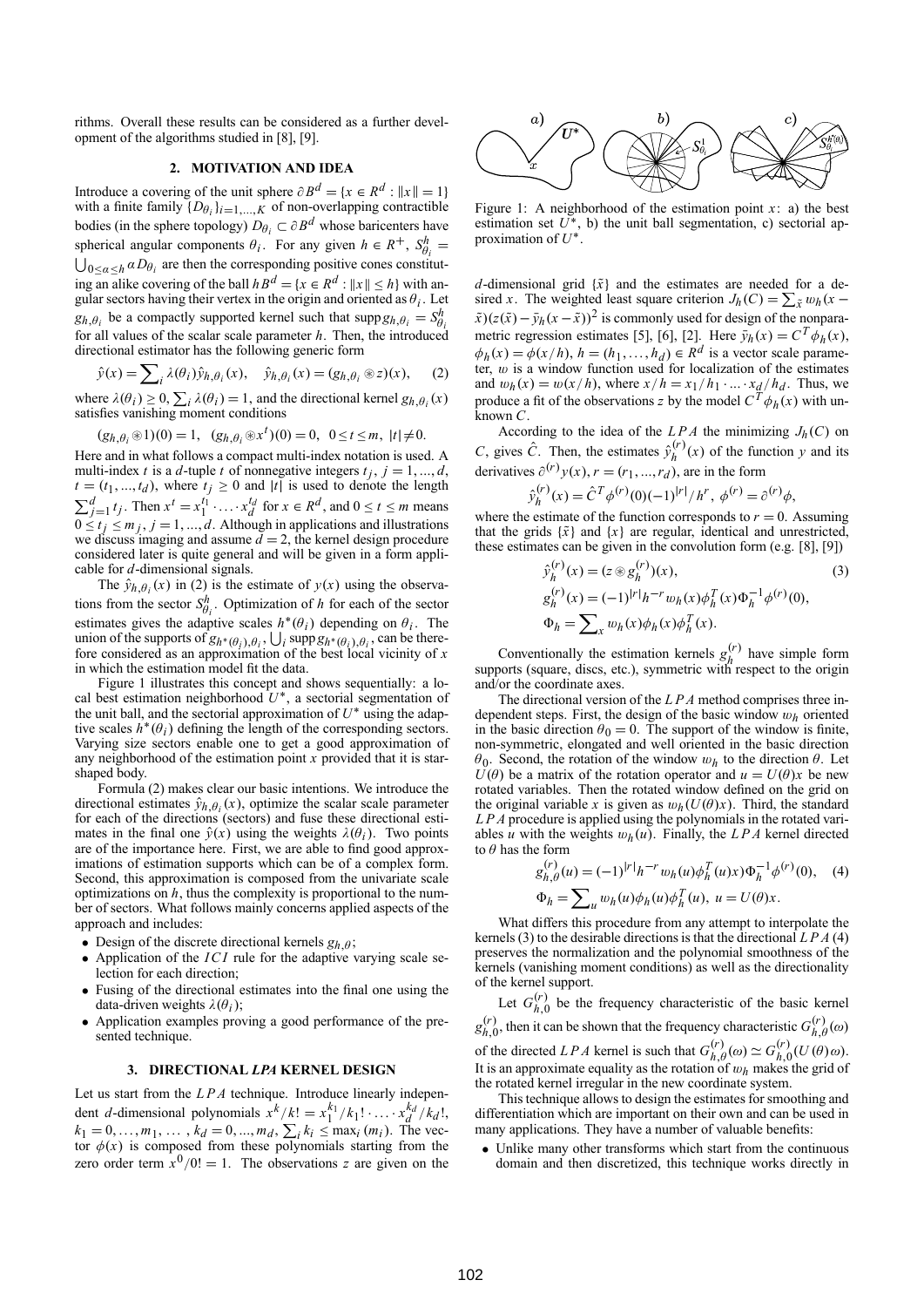

Figure 2: Directional smoothing (function estimation) kernel (a) and differentiating kernel (b) obtained by the directional *LPA* design with  $m = [0, 0]$  and  $m = [1, 0]$  respectively.

the multidimensional discrete domain;

- The designed kernel are truly multivariable, non-separable and anisotropic with arbitrary orientation, width and length;
- The desirable smoothness of the kernel along and across the main direction is enabled by the corresponding vanishing moment conditions;
- The kernel support can be flexibly shaped to any desirable geometry in order to capture geometrical structural and pictorial information. In this way a special design can be done for complex form objects and specific applications;
- The smoothing and corresponding differentiating directional kernels can be designed.

## **4. ADAPTIVE ALGORITHM**

In general, the scaling vector *h* controls the size as well as the shape of the kernel in (4). Consider  $d = 2$  and let  $u_1$  be the axis directed along the radius of partition sectors in Figure 1. Then,  $h_1$  and  $h_2$ (the last is a scale along the axis  $u_2$  perpendicular to  $u_1$ ) define the length and the width of the kernel. It has been proved by minimizing the pointwise mean squared error on  $h_1$  and  $h_2$  that the following anisotropic scaling law holds between the optimal length and width,

$$
h_1 \propto h_2^{(m_2+1)/(m_1+1)},\tag{5}
$$

where  $m_1$  and  $m_2$  are the orders of the polynomials in the  $LPA$  on  $u_1$  and  $u_2$ , respectively. Then, assuming that  $h_2(h_1)$  we can treat *h* as a vector function  $h(h_1)$  of the unique scale parameter  $h_1$  and implement the algorithm using a univariate scale parameter for each sector as in (2). Results similar to (5) can be obtained also for  $d > 2$ . Then, we can assume  $h_j = h_j(h_1)$  for  $j \geq 2$  and apply univariate scale estimates for a general multivariable case.

Note that provided natural assumptions that  $m_2 = 0$  and  $m_1 = 1$ the formula (5) gives the scaling law *width*∝*length*<sup>2</sup> exploited in the curvelet transform [14].

The univariate scale makes possible to apply the *ICI* rule [7], [8], [9] for pointwise data driven selection of its values for each of the estimates  $\hat{y}_{h,\theta_i}(x)$  in (2), i.e. for each direction  $\theta_i$  and for each *x*. It gives the adaptive scales  $h^*(x, \theta_i)$  which shapes the adaptive estimation neighborhood  $\bigcup_i \text{supp} g_{h^*(x, \theta_i), \theta_i}$ . In this way we arrive to the spatially adaptive varying scale estimation.

Let  $\hat{y}_{h^*(x,\theta_i),\theta_i}(x)$  be the adaptive estimate and  $\sigma_i^2(x)$  be the variance of this estimate, then all these directional estimates can be fused according to (2) in the final one as follows [8], [9]

$$
\hat{y}(x) = \sum_{i} \lambda(\theta_i) \hat{y}_{h^*(x,\theta_i),\theta_i}(x), \ \lambda(\theta_i) = \sigma_i^{-2}(x) / \sum_j \sigma_j^{-2}(x).
$$
 (6)

We use a linear fusing of the estimates with the inverse variances of the estimates as the weights. Note that the weights  $\lambda(\theta_i)$  in (6) are data-driven adaptive as  $\sigma_i^{-2}(x)$  depend on the adaptive  $h^*(x, \theta_i)$ .

Concerning the algorithm complexity we note that the algorithm is fast as based on the fast convolution operations. The calculation of the estimate  $\hat{y}_{h_j, \theta_i}$  for a given scale  $h_j$  is a linear convolution requiring  $N_{\text{conv}} \sim n \log n$  where *n* is the size of the signal. This procedure is repeated  $J \cdot K$  times, where  $K$  is a number of the sectors in the estimator and *J* is the number of the used scales  $h_j$ .



Figure 3: Directional *LPA*-*ICI* regularized Wiener inverse algorithm. In the first line of the flowchart the *R I* estimates are calculated for a set of scales and directions, the *ICI* is used to obtain the pointwise optimal scale directional estimates that are then fused into the  $\hat{y}_{h*}^{RI}$  estimate. In the second line the *RWI* estimates are calculated using  $\hat{y}_{h*}^{RI}$  as a reference signal in Wiener filtering, again *ICI* and fusing are performed to obtain the final  $\hat{y}_{h*}^{RWI}$  estimate.

## **5. APPLICATIONS**

To illustrate the improved performance arising from the proposed directional kernels and adaptive varying scale selection we present here some results for deblurring and edge detection.

### **5.1 Adaptive deblurring algorithm**

We wish to recover an image  $y$  from noisy observations  $z =$  $(v \otimes y) + \sigma \eta$ , where v is the point spread function (*PSF*) of the blurring system. It is assumed that the *PSF* is known and that the noise  $\eta$  is standard gaussian. In the frequency domain the observation equation has the form  $Z(f) = Y(f)V(f) + \sigma \eta(f)$ , where f is the frequency and capital letters are used for the discrete Fourier transform of the corresponding variables. The considered technique is based on the following regularized inversion (*R I*) and regularized Wiener inversion (*RW I*) algorithms, using the directional *LPA* kernels  $g_{h,\theta}$  [9]:

$$
\hat{Y}_{h,\theta}^{RI}(f) = \frac{V(-f)G_{h,\theta}(f)}{|V(f)|^2 + \varepsilon_1^2} Z(f), \qquad (RI), \qquad (7)
$$

$$
\hat{Y}_{h,\theta}^{RWI}(f) = \frac{V(-f)|Y(f)|^2 G_{h,\theta}(f)}{|V(f)Y(f)|^2 + \varepsilon_2^2 \sigma^2} Z(f), \qquad (RWI). \tag{8}
$$

The estimate of *y* is given by the *RW I* deconvolution scheme (8) that uses the *ICI* based *R I* estimate as a reference signal *Y*. Thus, we arrive to two steps procedure (see Figure 3). The adaptive procedure assumes that the estimates  ${\{\hat{y}_{h,\theta_k}^{R}}\}_{h \in H}$  are calculated according to  $(7)$  for a set of scales *H* and the *ICI* rule selects the best scales for each direction and for each pixel. In this way we obtain the directional varying scale adaptive estimates  $\hat{y}_{h^*(x,\theta_k),\theta_k}^{RI}$  $k = 1, \ldots, K$ , which are fused in the final one  $\hat{y}_{h^*}^{RI}$  according to (6). This  $\hat{y}_{h^*}^{RI}$  serves as the reference signal in the *RW1* procedure (see Figure 3). The adaptive *RW1* algorithm is similar and gives the *ICI* adaptive varying scales estimates  $\hat{y}_{h^*(x,\theta_k),\theta_k}^{RWI}$  for each direction and *x*. Then, the final estimate  $\hat{y}^{RWI}_{h^*}$  is obtained by fusing these directional ones again according to (6).

The *ICI* adaptive scales  $h^*$  ( $\cdot$ ,  $\theta_k$ ) represent the distribution of image features across the direction  $\theta_k$ , as shown in Figure 5 (right). Exploiting the directional nature of the kernel supports, we improve the adaptive scale selection by embedding directionally-weighted order-statistics filters within the *ICI* algorithm. These specially designed filters effectively remove the possible outliers in  $h^*(\cdot,\theta_k)$ and yet preserve accurate edge adaptation.

Table 1 presents results for four different experiments: Cameraman image,  $9 \times 9$  boxcar v,  $BSNR = 40$ dB (Experiment 1, see Figure 4);  $v(x_1, x_2) = (1 + x_1^2 + x_2^2)^{-1}$ ,  $x_1, x_2 = -7, ..., 7, \sigma^2 = 2$ (Exp.2) or  $\sigma^2 = 8$  (Exp.3), and Lena image, v is a 5 × 5 separable filter with the weights  $\left[1, 4, 6, 4, 1\right]$ /16 in horizontal and vertical